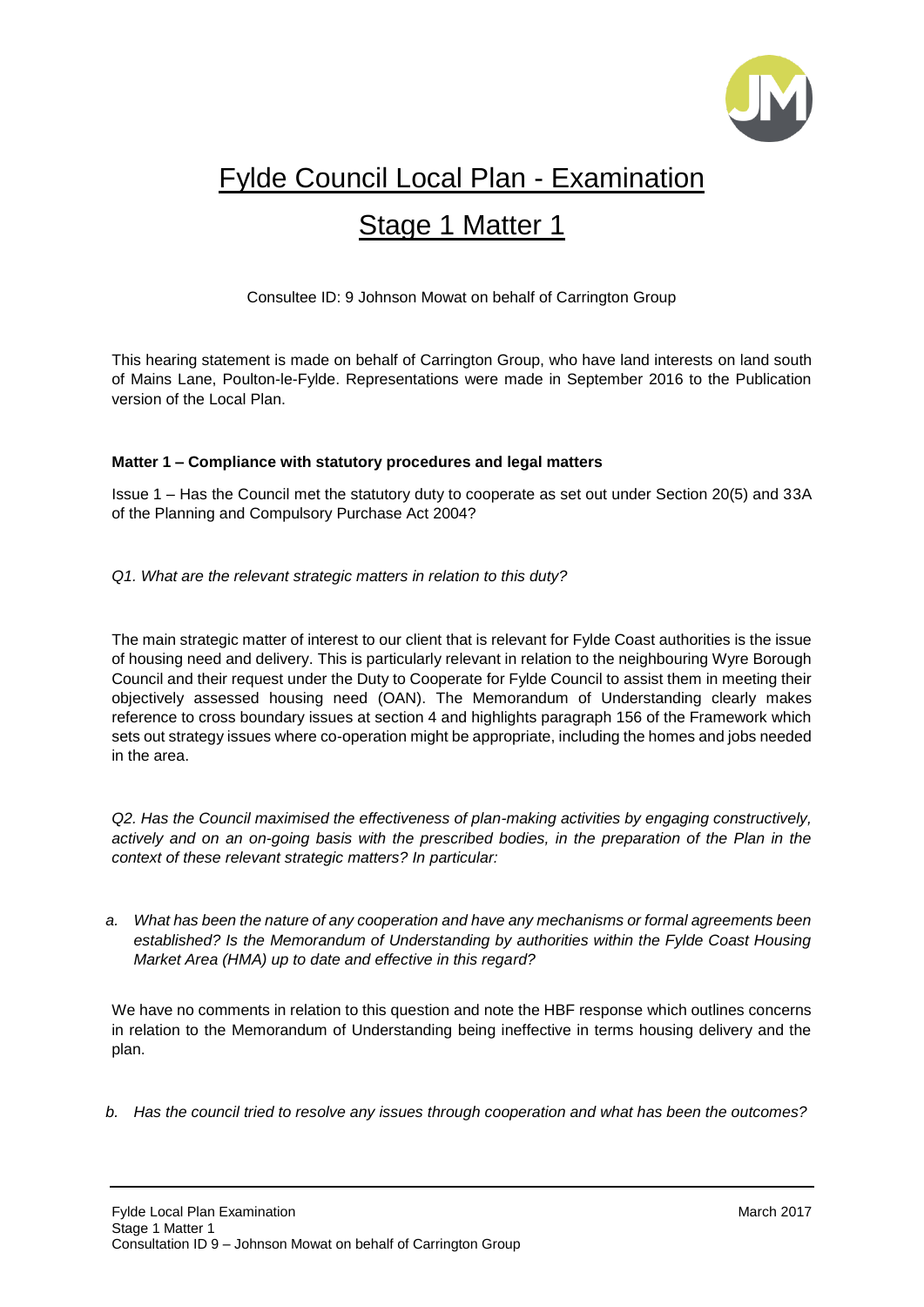

We note that the 'Statement of Compliance with the Duty to Co-operate' has not been updated since the below comments were made on behalf of Carrington Group, therefore they remain valid. We maintain our concern with the lack of firm commitment to assist Wyre Borough Council.

Carrington Group has had regard for the August 2016 'Statement of Compliance with the Duty to Cooperate' background paper and it is noted (§3.21) that Fylde Council suggest they can meet their own housing needs within their own boundary and as such has not requested assistance from neighbouring authorities.

In terms of neighbouring authorities requesting assistance from Fylde §3.22 of the background paper indicates that Wyre Council has requested assistance from Fylde in meeting its OAN. §3.22 states:-

#### *"Wyre Council wrote to Fylde Council in May 2016, under Duty to Cooperate, to request that Fylde Council assist Wyre Council in meeting its objectively assessed housing need"*

At §1.25 of the LP the Council states:-

*"Wyre Council has identified that the supply of deliverable land is constrained by three main issues:*

- *Highway capacity, in particular on the A585(T), and A6 and also at Junctions 1 and 3 on the M55*
- *Flood Risk*
- *Green Belt"*

The Council's response is less than encouraging and in fact contradicts itself.

On the one hand at §1.26 to §1.28 the LP states:-

*"The evidence base in relation to these issues is incomplete and the exact extent of the unmet need is unknown. It is also unclear what provision other neighbouring authorities will be able to make.* 

*Fylde Council are aware of this important issue, however at this stage the precise numbers of homes that will need to be delivered outside Wyre Council's administrative area has not been assessed.* 

*It is crucial that Fylde's Plan is not delayed, an up to date plan must be adopted as soon as possible. However, in accordance with the Duty to Cooperate, Fylde Council is committed to continuing to work with Wyre and its other neighbours, once the evidence base relating to Wyre's constraints is complete, in order to address the above mentioned issues".*

It is very concerning that the Council at §1.26 of the LP goes as far as to confirm that *"the evidence*  **base in relation to these issues is incomplete"**. The appropriate housing requirement for Wyre Council is 479 dwellings per year from 2011 to 2031 (a year shorter than this LP). Using a hypothetical position where this Council is required to accommodate 100 dwellings per annum (circa. 1,400 dwellings to 1,500 dwellings) from Wyre Council then there is still a significant amount of land that would need to be identified to accommodate these additional dwellings.

On the other hand the 'Statement of Compliance with the Duty to Co-operate' in the final column of Table A appears to contradict the §1.26 and §1.28 of the LP by stating:-

#### *"In meeting its own housing requirement figure, Fylde is not able to accommodate any unmet need of neighbouring authorities if such a request is made"*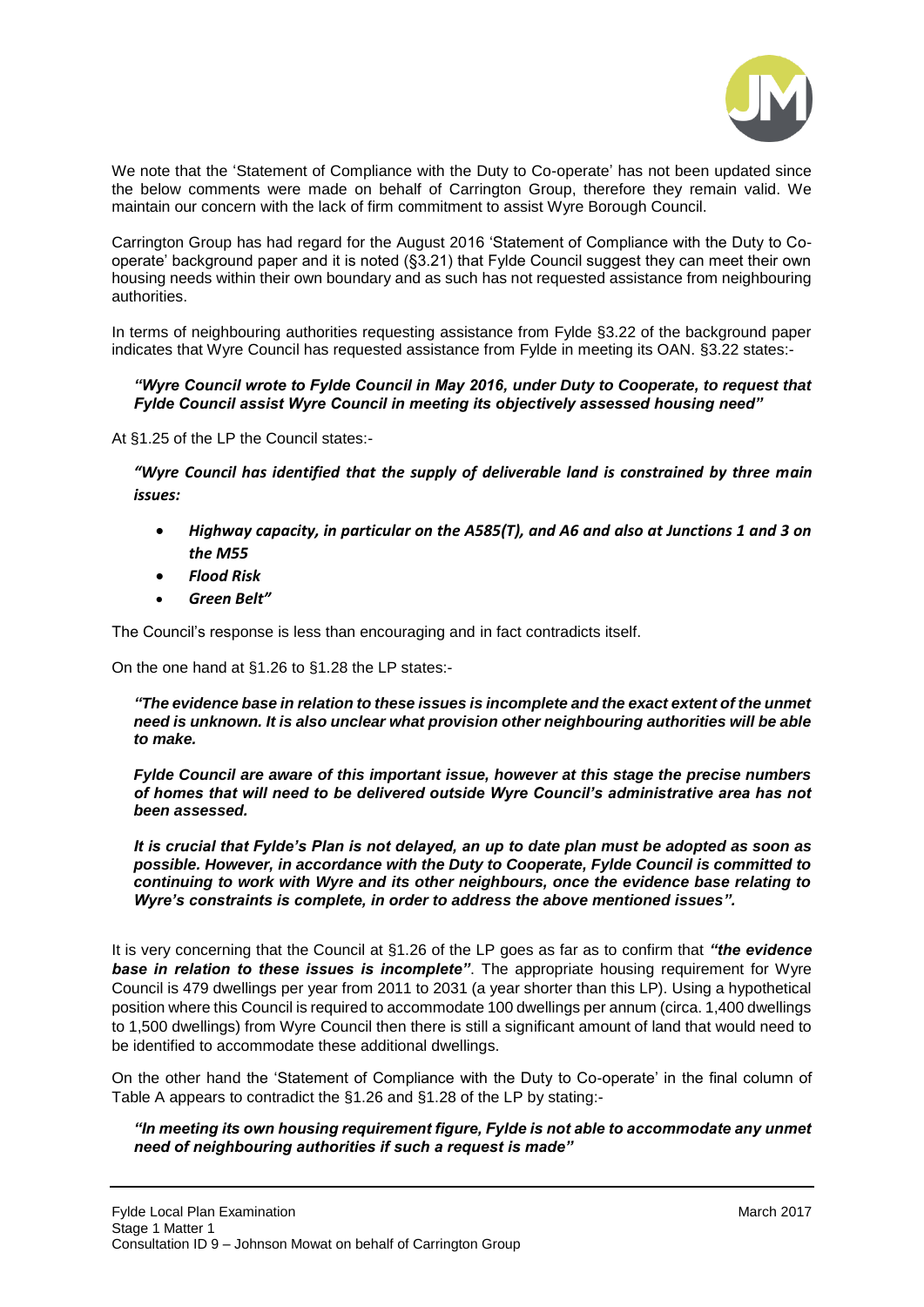

Carrington Group are clear the Council can accommodate the unmet need and that it can be accommodated in the most sustainable locations close to the Poulton le Fylde.

These sites would make use of Strategic Highway Improvements (Policy T1) which are safeguarded through this LP.

Carrington Group have significant land holdings to the east of Poulton le Fylde which adjoin the shared boundary with Wyre Council that should be considered for future residential development. Such development can come forward without prejudicing the delivery of the A585 Skippool – Windy Harbour Improvements, indeed Carrington Group have made it very clear to Highways England on this matter.

Further representations will be made to the Stage 2 Hearings.

#### *c. Is there robust evidence to support the cooperation activities that have taken place?*

There appears to be evidence within the Statement of Compliance with the Duty to Co-operate that cooperation activities have taken place. We maintain our concern with the Council's response in relation to assisting Wyre Borough Council meeting their unmet housing needs.

*Q3. In light of Wyre Borough Council's statement that they will be unable to meet their own objectively assessed housing need (OAN):*

### *a. What has been the nature of any cooperation in this regard?*

This is for the Council to answer. However we note the Council's response to the Inspector's initial questions which does not really address the answer of how Fylde Council will assist and remains a little vague.

#### *b. Has the cooperation led to an agreed mechanism for the delivery of unmet housing needs within the HMA?*

It is unclear from the Statement of Compliance with the Duty to Co-operate or the Council's response to the Inspector's initial questions that there is an agreed mechanism.

#### *c. In what way has this influenced the Plan?*

The identification of unmet needs is not addressed in the Plan. We request further clarity of how Fylde will assist and assurance of a firm commitment. As referred to in relation to Q2.b Fylde Council have the ability to assist Wyre council with its OAN.

#### *d. Is there an obligation for Fylde council to ensure that the objectively assessed need for the HMA as a whole is met?*

There is a collective obligation to ensure the OAN for the Housing Market Area as a whole is met, along with the other Fylde Coast authorities. In relation the Wyre Borough, concerns have been expressed